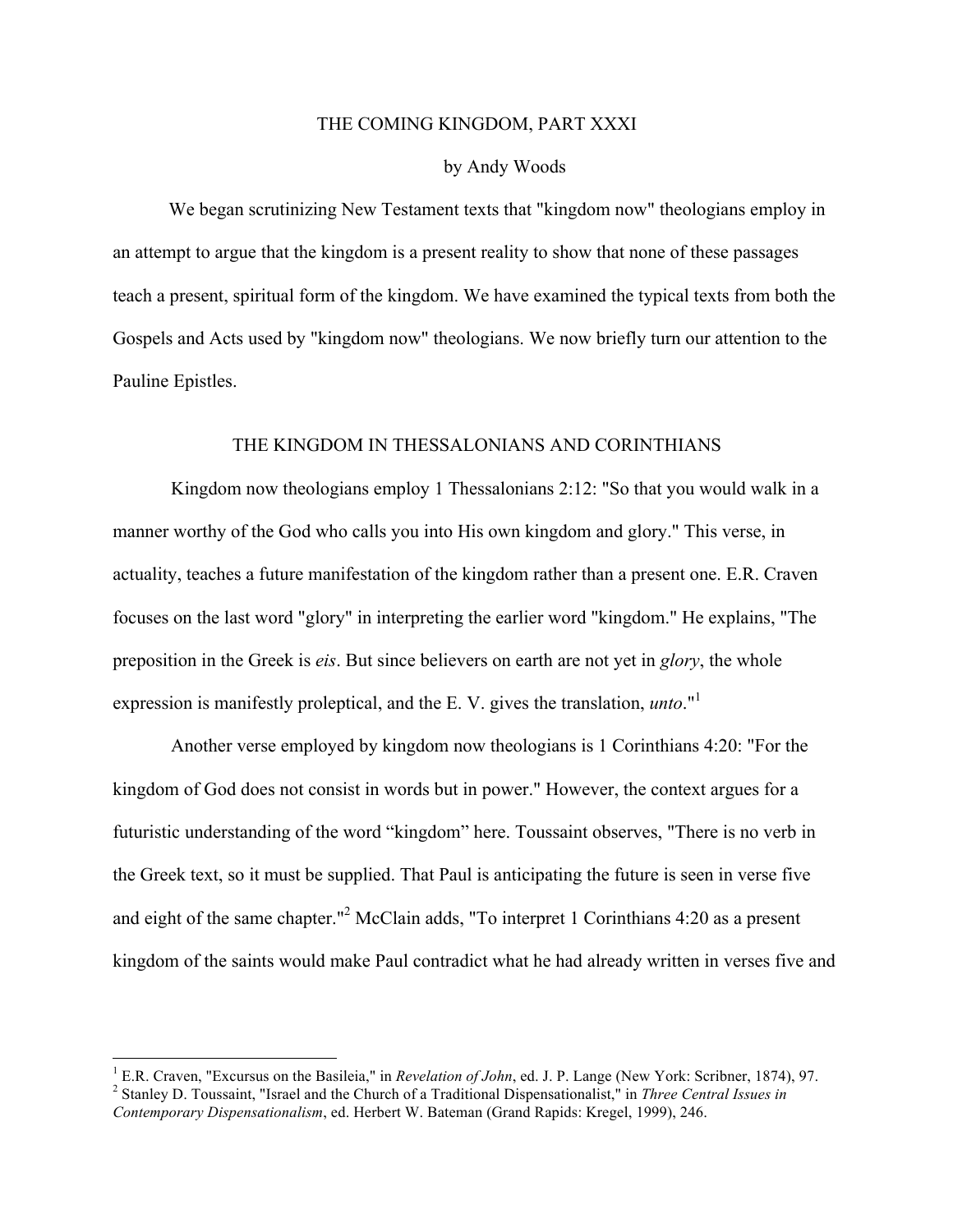eight."<sup>3</sup> Furthermore, the word "power" (*dynamis*) in verse 20 is used in a futuristic sense in Hebrews 6:5, which says, "and have tasted the good word of God and the powers of the age to come." McClain observes, "The same Greek term is used to describe the great public miracles which, according to Hebrews 6:5, belong to 'the age to come, i.e.,' the Kingdom age."<sup>4</sup> Also, all the other references to "kingdom" are futuristic in this letter (1 Cor. 6:9-10; 15:24, 50). Thus, the idea here is that knowledge of the future influences one's behavior in the present (2 Pet. 3:11). Thus, "Paul's ministry could demonstrate the authority of that future kingdom."<sup>5</sup>

Kingdom now theologians also employ 1 Corinthians 15:24, which says, "then *comes* the end, when He hands over the kingdom to the God and Father, when He has abolished all rule and all authority and power." However, because the context of the passage pertains to the future resurrection and "the end," the kingdom's establishment must transpire in the distant future. McClain explains:

> The time of the Kingdom may be ascertained from the main subject matter of the context, which is *resurrection*. Every man must be raised from the dead, we are told, but each in his own order...This threefold order of resurrection fits the eschatological system of the New Testament; first the resurrection of Christ Himself; second, the resurrection of His saints at the Second Advent (1 Thess. 4:13-18); third, the resurrection of the unsaved at the "end" (cf. Rev. 20:11-15). Since the Kingdom is to be established at the second coming of Christ, and it is to be delivered up to the Father at the "end," the period of the kingdom must be located in the future between the two resurrections, as also indicated clearly in Revelation  $20<sup>6</sup>$

## FOR THE KINGDOM OF GOD IS NOT EATING AND DRINKING

 <sup>3</sup> Alva J. McClain, *The Greatness of the Kingdom; an Inductive Study of the Kingdom of God as Set Forth in the Scriptures* (Grand Rapids: Zondervan, 1959), 435.<br><sup>4</sup> Ibid.

 $5$  Toussaint, 246.

 $6$  McClain, 435.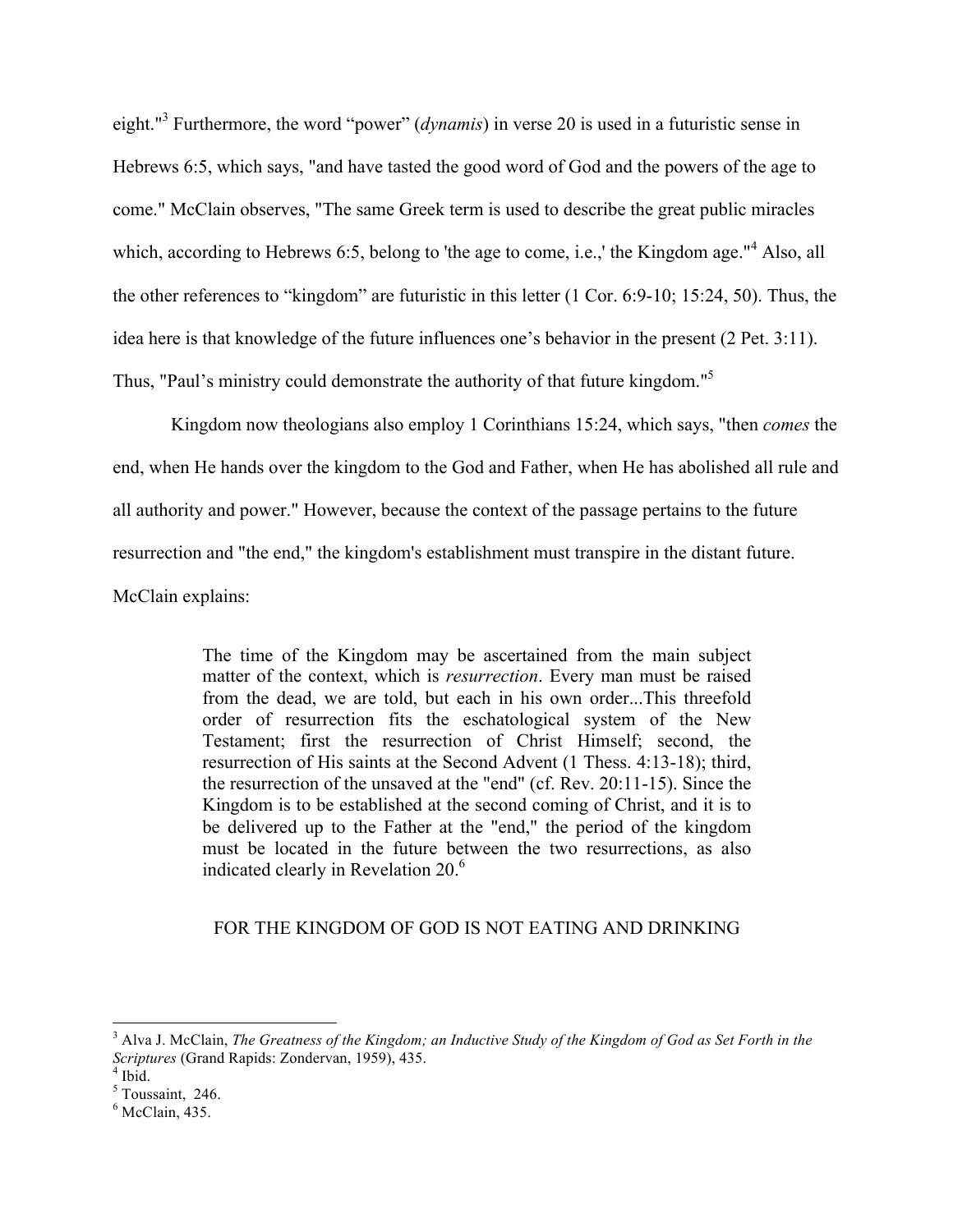Romans 14:17 says, "for the kingdom of God is not eating and drinking, but

righteousness and peace and joy in the Holy Spirit." Kingdom now theologians frequently use this verse to speak of the present and spiritual reality of the kingdom. Historic premillennialist George Ladd writes,

> The Word of God *does* say that the Kingdom of God is a present spiritual reality. "For the kingdom of God is not eating and drinking but righteousness and peace and joy in the Holy Spirit" (Rom. 14:17). Righteousness and peace and joy are fruits of the Spirit which God bestows now upon those who yield their lives to the rule of the Spirit. They have to do with the deepest springs of the spiritual life, and this, says the inspired apostle, is the Kingdom of God...The Kingdom is a present reality...It is an inner spiritual redemptive blessing (Rom. 14:17) which can be experienced only by way of the new birth...<sup>7</sup>

Some kingdom now theologians go even further than Ladd and use this text to convey the idea that we should not be looking for a coming kingdom with physical characteristics such as eating and drinking. Rather, the kingdom is entirely spiritual and a present reality. However, Romans 14:17 does not deny an earthly kingdom. The kingdom will very clearly be a time of banqueting and feasting. Jesus said in Matthew 8:11 of the kingdom: "I say to you that many will come from east and west, and recline *at the table* with Abraham, Isaac and Jacob in the kingdom of heaven." In fact, Romans 14:17 simply says that believers should not emphasize the physical aspect of the kingdom at the exclusion of its spiritual components.

Promoting emphasis rather than exclusion is a common way of communicating in Scripture. Toussaint explains, "It was common for the Jews to say 'not...but' and simply mean that the emphasis is not this but that."<sup>8</sup> For example, when Hosea 6:6 says, "For I desire mercy and not sacrifice," the prophet was not calling for sacrifices to cease in order to pursue mercy. Hosea is simply saying sacrifices should not be emphasized at the expense of mercy. Similarly,

<sup>&</sup>lt;sup>7</sup> George Ladd, *The Gospel of the Kingdom* (Grand Rapids: Eerdmans, 1959), 16-18. <sup>8</sup> Toussaint, 246.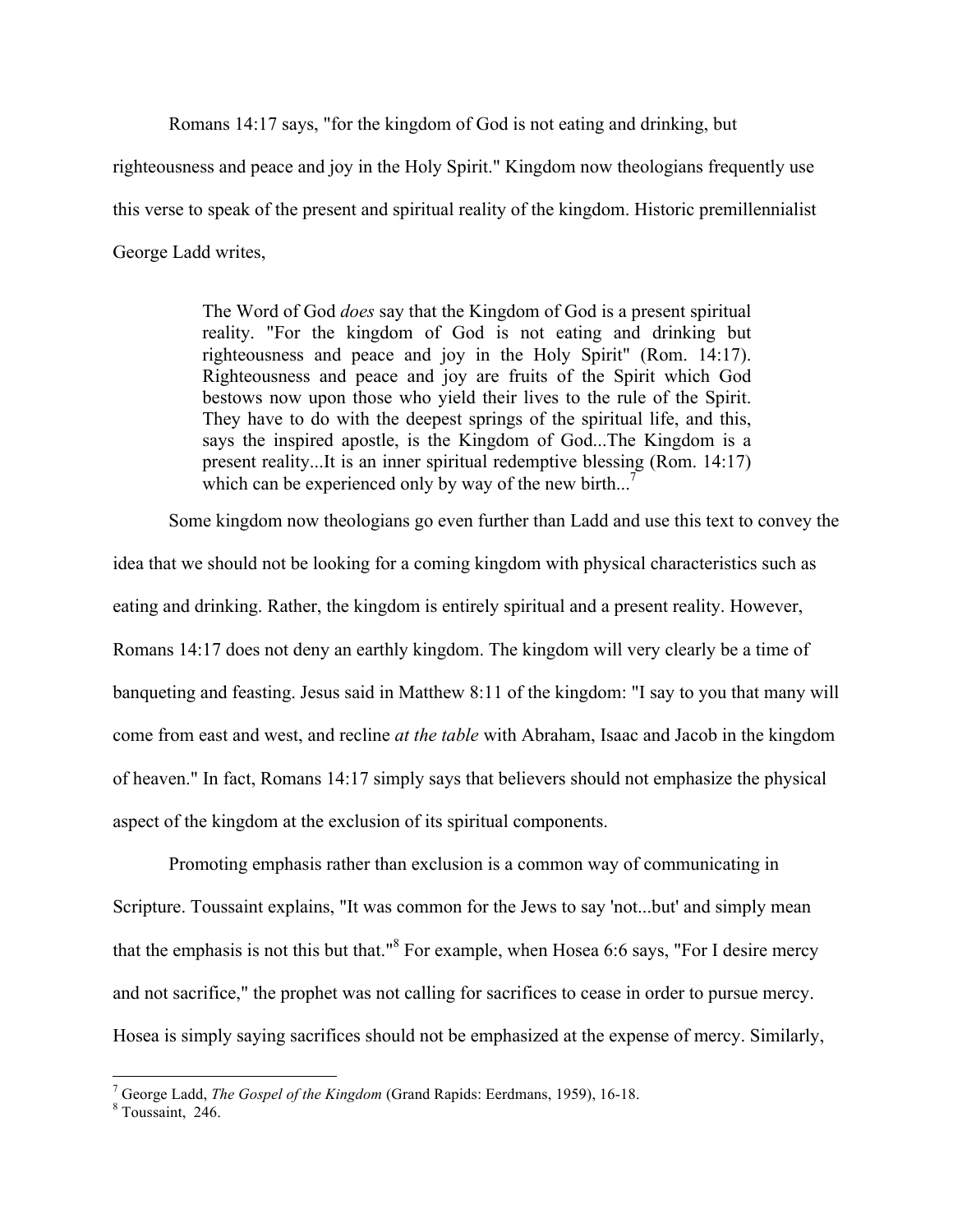the exhortation regarding not laying up treasure (Matt. 6:19-20) does not mean that Christians should not have bank accounts. Rather, it is a question of emphasis. Instead of emphasizing money, believers should emphasize spiritual priorities. Just so, the exhortation regarding jewelry (1 Pet. 3:3-4) does not mean that women should never wear jewelry. Rather it is a question of emphasis. Instead of emphasizing outward beauty, women should emphasize inward beauty (1 Pet. 3:6; Prov. 31:30). In addition, in the previously discussed verse, 1 Corinthians 4:20 ("For the kingdom of God does not consist in words but in power"), it does not say that words or speech will be absent from the kingdom. Speech will obviously be present in the kingdom as Zechariah 8:23 predicts, "In those days ten men from all the nations will grasp the garment of a Jew, saying, 'Let us go with you, for we have heard that God is with you.'" His words are a matter of emphasis. In other words, instead of excluding speech, the kingdom will also be emphasized by power in addition to speech. When understood in this light, Romans 14:17 does not deny or exclude the physical component in the coming kingdom. Instead, the verse simply highlights or emphasizes the fact that the coming kingdom will emphasize a spiritual component as well.<sup>9</sup> In other words, "in that coming kingdom the emphasis will not be on food but on spiritual realities."10

Furthermore, although "is" (*estin*) is in the present tense in Romans 14:17, this verse is not communicating that the kingdom is a present reality. It is possible to interpret Romans 14:17 along the lines of a *dejure* (legal), *defacto* (factual) distinction. While believers are legally heirs of God's coming kingdom, the kingdom is not yet a factual reality upon the earth. We find the same dejure/defacto distinction in Paul's other letters. For example, in Philippians, believers are called citizens of heaven (Philip. 3:20). In Ephesians, believers are said to be seated with Christ

 <sup>9</sup> Stanley Toussaint, class notes of Andy Woods in BE2050A Seminar in Pauline Literature, Dallas Theological Seminary, Spring 2004.

<sup>&</sup>lt;sup>10</sup> Toussaint, 246.